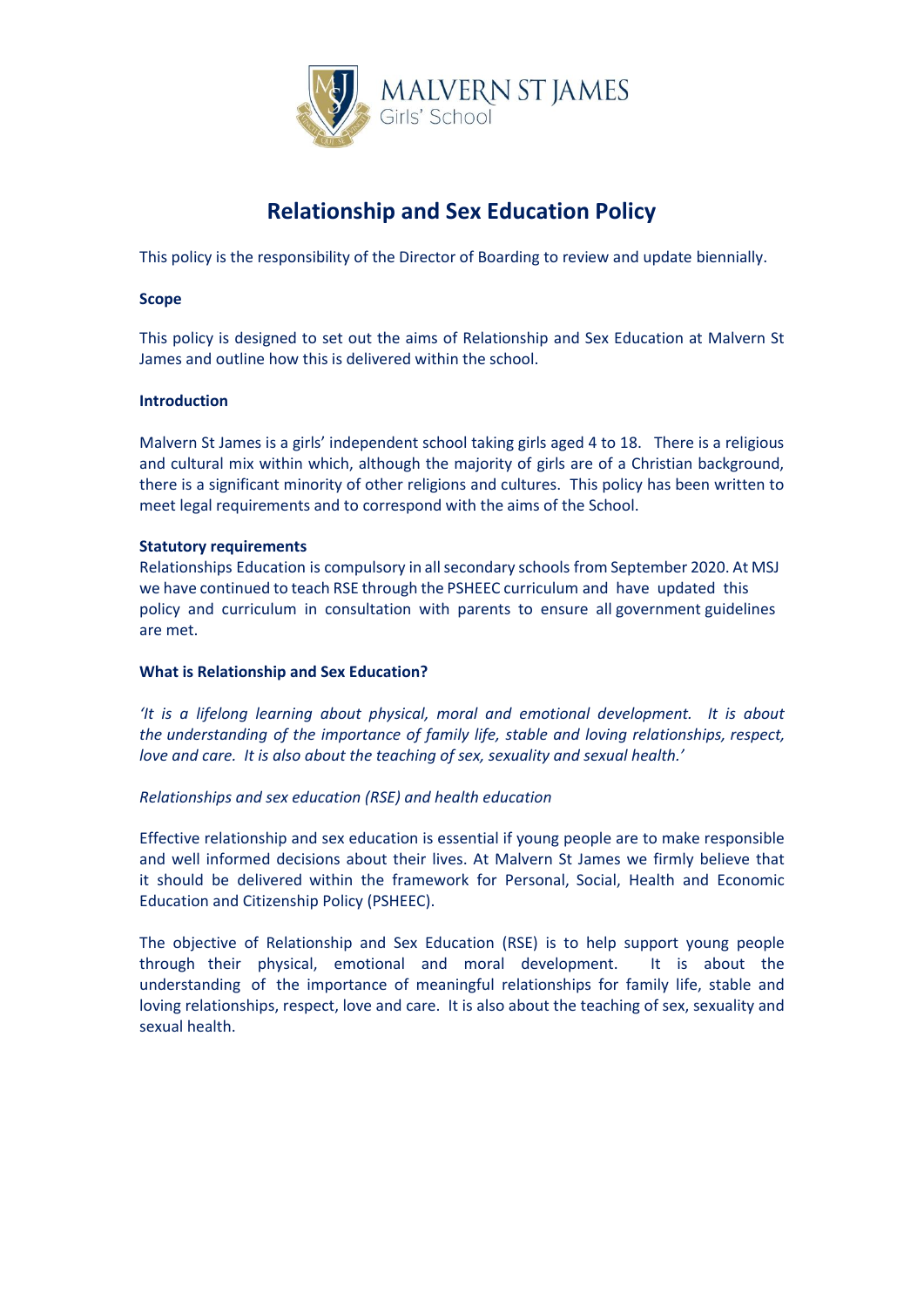## **The School's aims regarding Relationships and Sex Education are**

- To ensure girls learn about the different types of relationships, including friendships, family relationships, intimate relationships and dealing with strangers
- For girls to recognise, understand and build healthy relationships, including selfrespect and respect for others, commitment, tolerance, boundaries, consent, how to manage conflict and also how to recognise unhealthy relationships
- To understand how relationships may affect health and wellbeing, including mental health
- To learn about healthy relationships and safety online
- To generate an atmosphere where questions of a sexual nature can be asked and answered openly without embarrassment and trust and confidentiality are ensured
- To educate girls to make responsible and well informed decisions and support them through their physical, emotional and moral development
- To prepare girls so that in adult life they will have the confidence and self-esteem to value themselves and others, respect for individual conscience and the skills to judge what kind of relationship they want. Develop positive values and a moral framework that will guide their decisions, judgements and behaviour
- To minimise undue anxieties connected with the process of sexual maturation. To be aware of and at ease with their sexuality
- To develop an understanding of the needs of the individual and the responsibilities of a loving relationship
- To provide girls with sufficient information and skills to protect themselves and, where they have one, their partner from unintended conceptions and sexually transmitted infections including HIV
- To provide access to confidential sexual health advice, support and, if necessary treatment and to know how to access advice and support
- To be sensitive to girls' needs, whatever their developing sexuality
- To enable students to know what is and what is not legal in matters relating to sexual activity
- To encourage girls to consider morals, the value of family life and long-term relationships
- To be sensitive to the needs of different ethnic groups

This policy is a subset of the Curriculum Policy and is an integral part of the schemes of work for Science, Religious Studies and PSHEEC.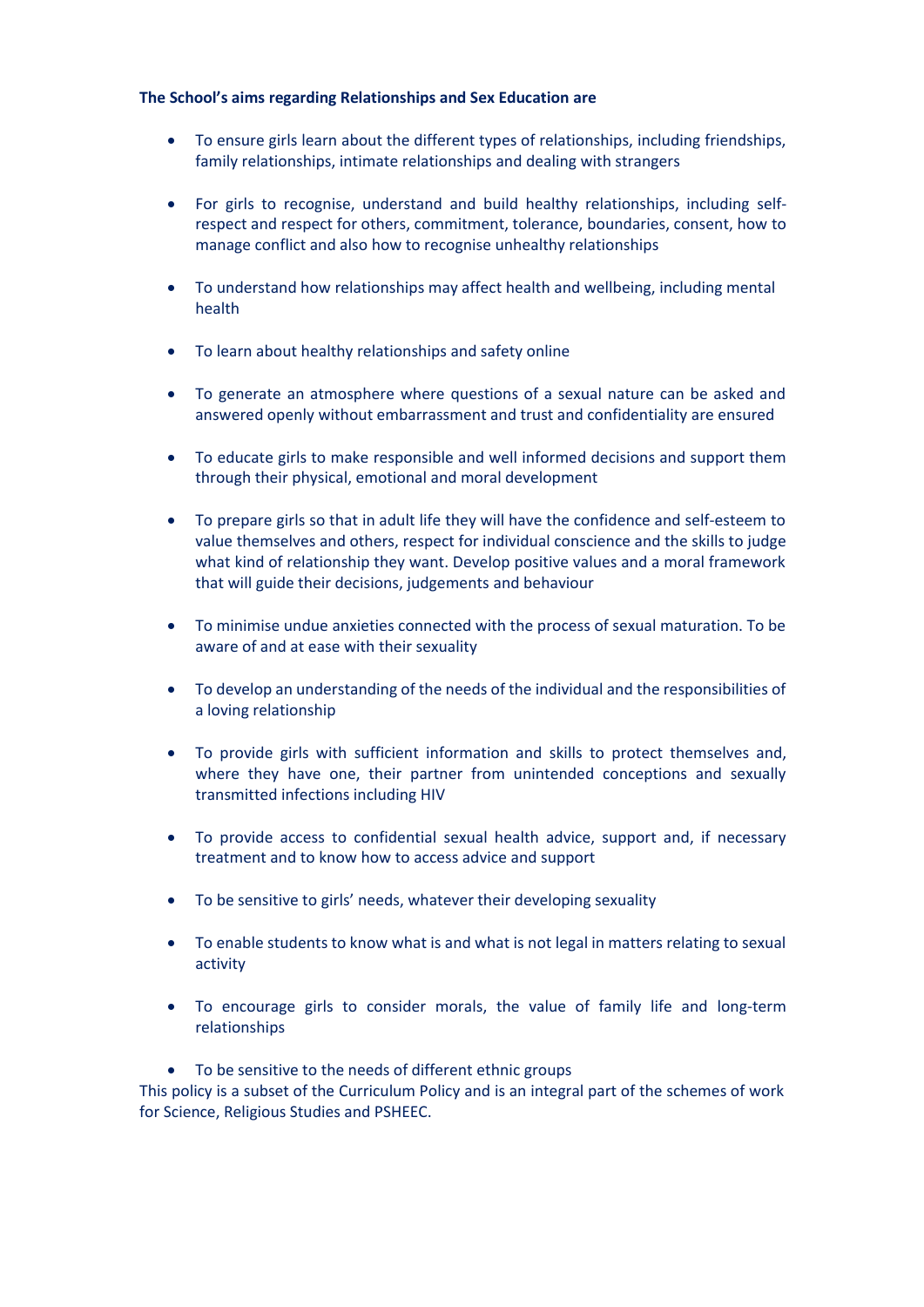## **Provision of RSE**

RSE is taught within the schools PSHEEC curriculum from Reception to Year 13. Biological aspects are taught within the science curriculum in Key Stages 3 and 4.

In Years 7-13 many aspects of RSE are delivered by Nurses from the Health Centre. There is a scheme of work for each Year Group provided by the Head of PSHEEC. The Head of PSHEEC monitors and evaluates RSE by lesson observation and girl/staff feedback questionnaires. Staff will be offered appropriate training.

Discussion of related aspects, including sexual behaviour and harassment will occur at other points in the PSHEEC programme as well as in other subject areas such as English. Opportunities forthe discussion of Christian and moral aspects of relationships and behaviour, including contraception also form part of Religious Education. Discussion of sexual relationships and behaviour may occur in any subject where it is relevant to the particular part of the syllabus being studied. In dealing with these issues staff will be aware of the various ethnic and religious groups and the different family backgrounds of the girls. Material will be appropriate to the age and maturity of the girls.

Support for individual girls and their concerns over sexual matters will be provided in the Health Centre, in the Houses, as well as in School. Access to trained counsellors, information about support groups and outside agencies will be provided for every girl.

Digital Literacy with respect to images and grooming via both the internet and 'sexting' are discussed within PSHEEC using material appropriate to the age group; external speakers regularly visit the school with expertise in these specific areas. (See E-safety policy and see Acceptable Use policy). Topics such as consent, cyber-bullying, exploitation, violence and online safety are taught in PSHEEC in age appropriate ways throughout the school.

## **Equal Opportunities**

Teaching of RSE responds to the needs of individual girls and takes the cultures, faiths and family backgrounds of all girls into consideration. The School works hards to comply with the provisions of the Equality Act 2010.

MSJ strives to ensure that all girls are treated fairly and that there is no discrimination or bullying on the grounds of gender, race, religion, colour, language, culture, social circumstances, appearance, sexuality, ability or disability.

The RSE programme takes into account the full spectrum of diversity and is relevant to and includes all young people – heterosexual, gay, lesbian, bisexual, transgender, those questioning their sexuality, those that have not yet had sex and those that are sexually active.

## **Confidentiality and support services**

The issue of Confidentiality is discussed with girls so they understand the boundaries and appreciate that no teacher can agree confidentiality if a girl is thought to be at risk. Girls receive information regarding outside agencies whom they may contact for additional support regarding personal concerns such as abuse and sexual health both inside and outside of school (see Safeguarding Policy).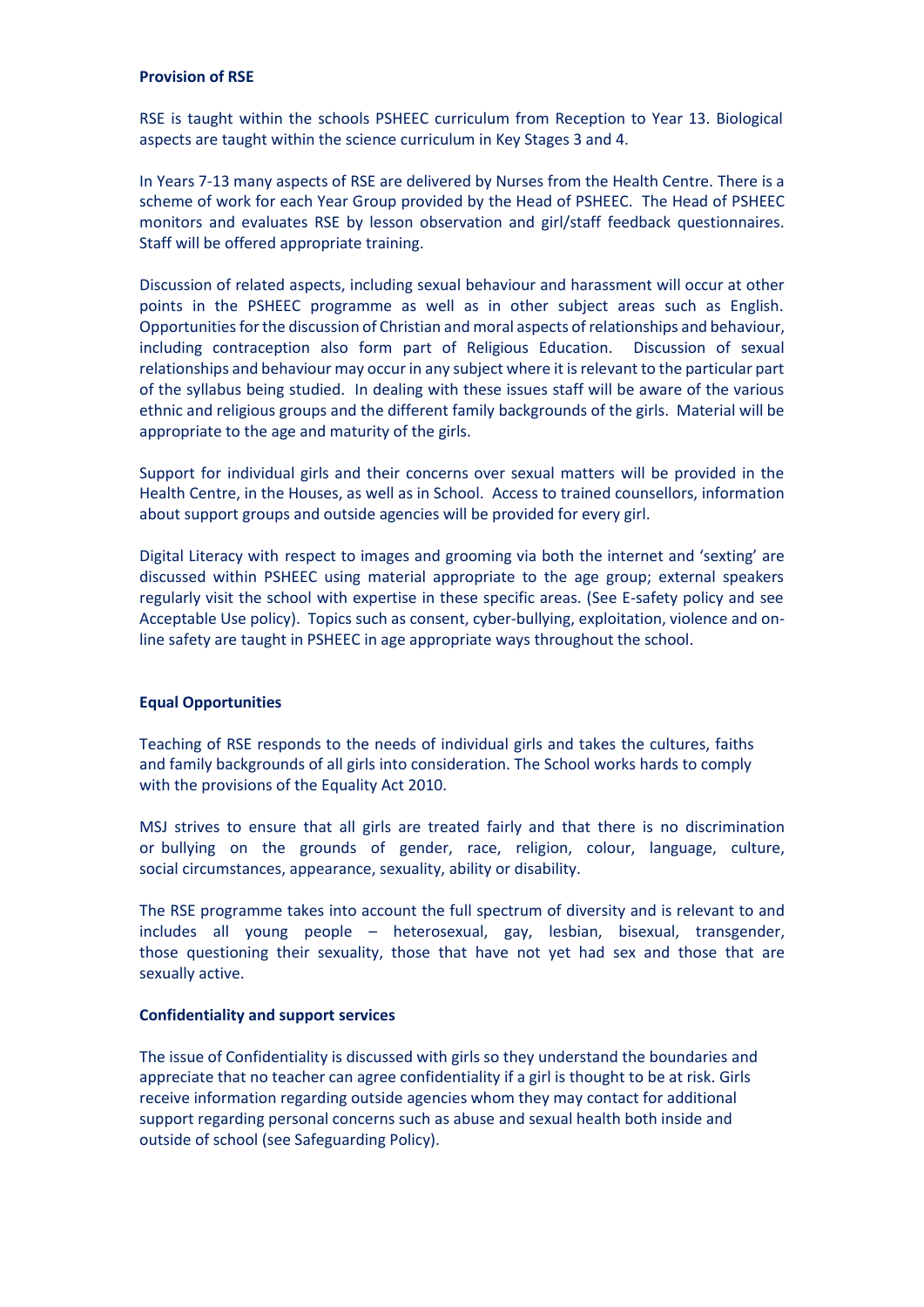## **Right of Withdrawal of Girls from Relationship and Sex Education**

Malvern St James recognises the importance that parents place upon RSE and values the support they give to enable the School to deliver a programme of study that is representative of the parents' wishes for their daughters. The School acknowledges that parents have the right to withdraw their daughter from lessons covering RSE provided at School except for those parts included in the National Curriculum. If a parent wishes to exercise their right, the School suggests that appointment be made to discuss their concerns with the Headmistress. Should it not be possible to address these concerns to the satisfaction of the parents at this meeting, the School requires the parents to inform them in writing that they wish their daughter to be withdrawn from RSE.

## **Monitoring, Evaluation and Review**

- Relationship and sex education will be monitored by the Director of Pastoral Care, the Director of Teaching and Learning, and the Head of PSHEEC.
- The full Policy will be made available to all parents.
- Students provide feedback on a regular basis including formal evaluation of PSHEEC at the end of every term.
- A nominated Council member, Alison Warne is the Relationships and Sex Education Governor and has a link between the School and the Council.

## **Procedures for the involvement of Visitors/Health Professionals**

Visitors are invited into school because of the particular expertise or contributions they are able to make. Health education visitors not employed by the School, who support the RSE programme, are usually known by the School. Hence we are confident that, knowing the School and its ethos, they are well prepared to undertake work both in and out of the classroom. The School expects all visitors to deliver Relationship Education in accordance with the Department of Education guidelines and the School Policy and procedures.

## **Sex and Relationship Education Programme Curriculum Overview:**

**Year 1:**  Growing and changing Boys and girls Body care and privacy Keeping secrets

**Year 2:**  Growing and changing Boys and girls Body care and privacy Keeping secrets

**Year 3:**  Growing and changing Where do babies come from? Body care and privacy Keeping secrets and personal space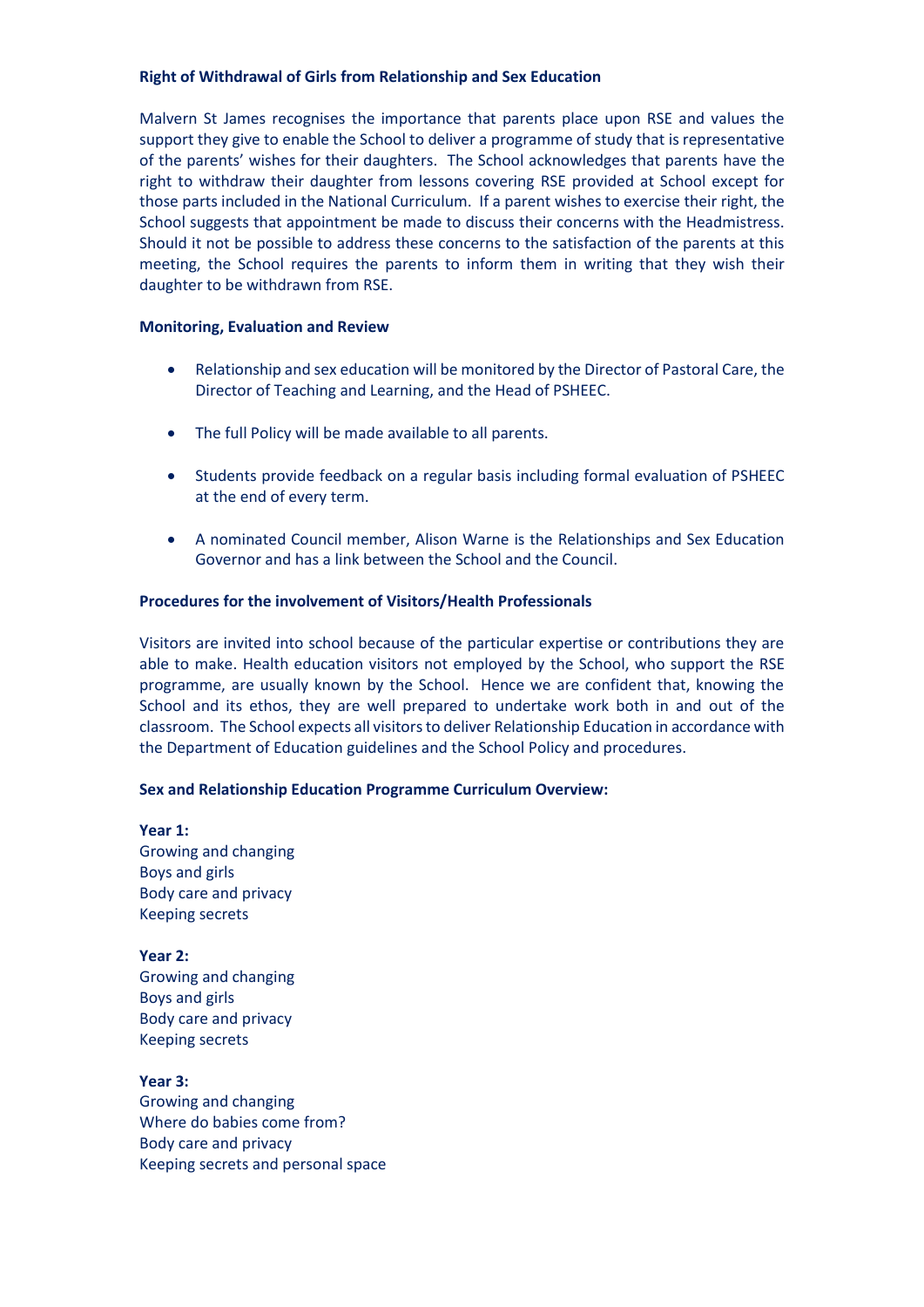**Year 4:**  Growing and changing Where do babies come from? Body care and privacy Keeping secrets and personal space

#### **Year 5:**

Puberty – my changing body Reproduction Body care and privacy Confidentiality and boundaries

#### **Year 6:**

Puberty – my changing body Reproduction Body care and privacy Confidentiality and boundaries

Relationships are covered in EYFS to Year 6 and discussed in an age appropriate way with each different year group. Online relationships are covered in Computing lessons too for all year groups when covering the topic E-Safety.

#### **Year 7:**

Friendships & good relationships Families & Marriages Body changes Female Genital Mutilation (FGM) Online friendships Child Sexual Exploitation (CSE) and Radicalisation

## **Year 8:**

Personal Hygiene & Puberty Conception Parents and responsibilities Stereotypes and damage Grooming CSE and Radicalisation

## **Year 9:**

Sexual orientation Consent Healthy and unhealthy relationships Body image CSE and Radicalisation Reporting issues and material

## **Year 10:**

CSE and Radicalisation GDPR and data collected Impact of viewing harmful material Domestic abuse & sexual harassment Contraception& STDs Delaying Sex/Alternatives FGM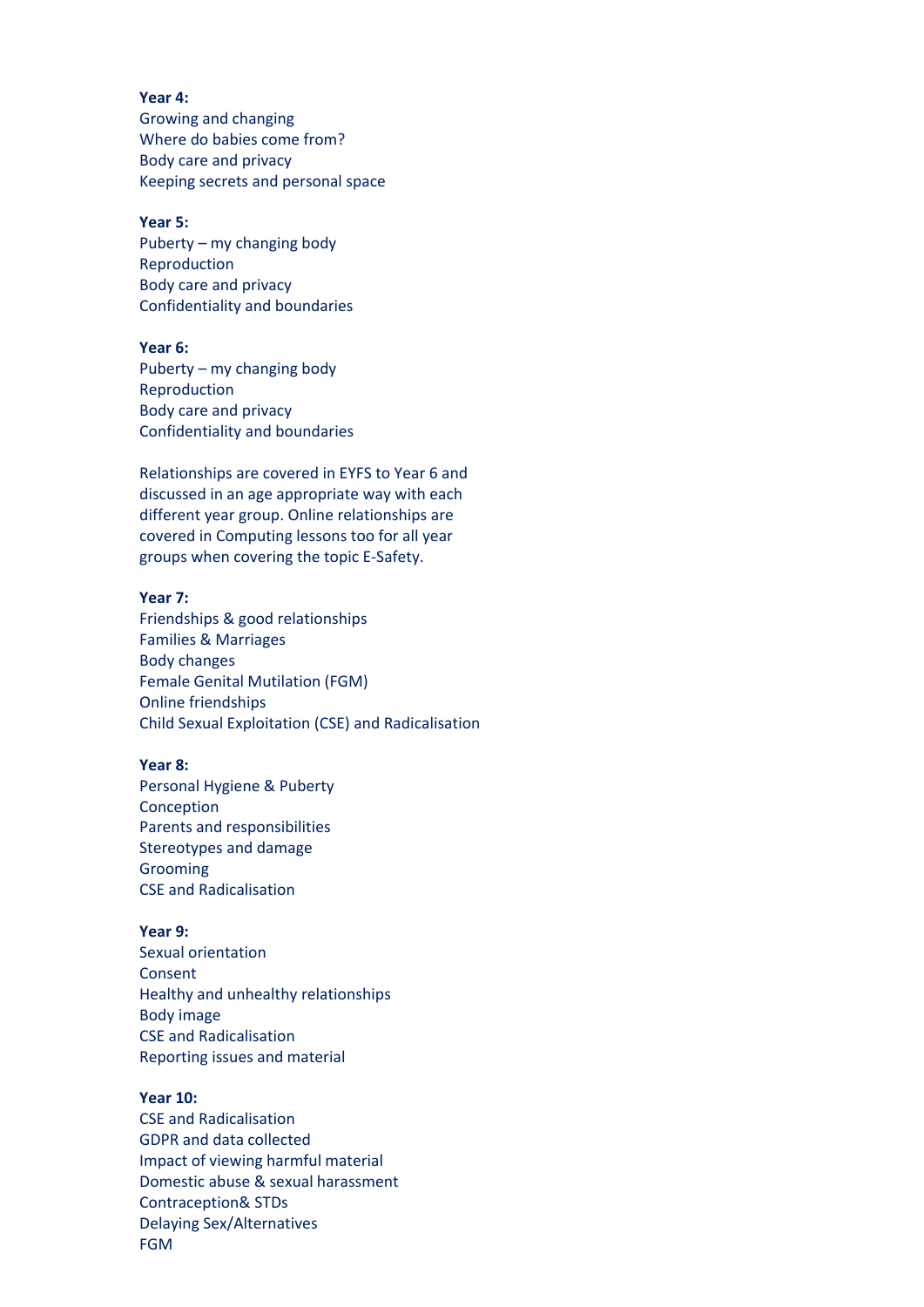**Year 11:** CSE and Radicalisation Planned and unplanned pregnancies HIV and Aids

# **Year 12:**

CSE and Radicalisation Domestic abuse & sexual harassment Pornography Forced marriage Consent reminder

## **Year 13:**

CSE and Radicalisation The Laws – harmful content Contraception and STD reminder including HIV and Aids Fertility

Where appropriate sessions will include a section on the law – particularly for these topic areas.

- marriage
- consent, including the age of consent
- violence against women and girls
- online behaviours including image and information sharing (including 'sexting', youthproduced sexual imagery, nudes, etc.)
- pornography
- abortion
- sexuality
- gender identity
- substance misuse
- violence and exploitation by gangs
- extremism/radicalisation
- criminal exploitation (for example, through gang involvement or 'county lines' drugs operations)
- hate crime
- female genital mutilation (FGM)

# **Relevant Policies**

- Curriculum Policy
- e-safety Policy
- Confidentiality Policy
- Safeguarding Policy
- Acceptable Use Policy
- PSHEEC Policy
- Equal Opportunities Policy